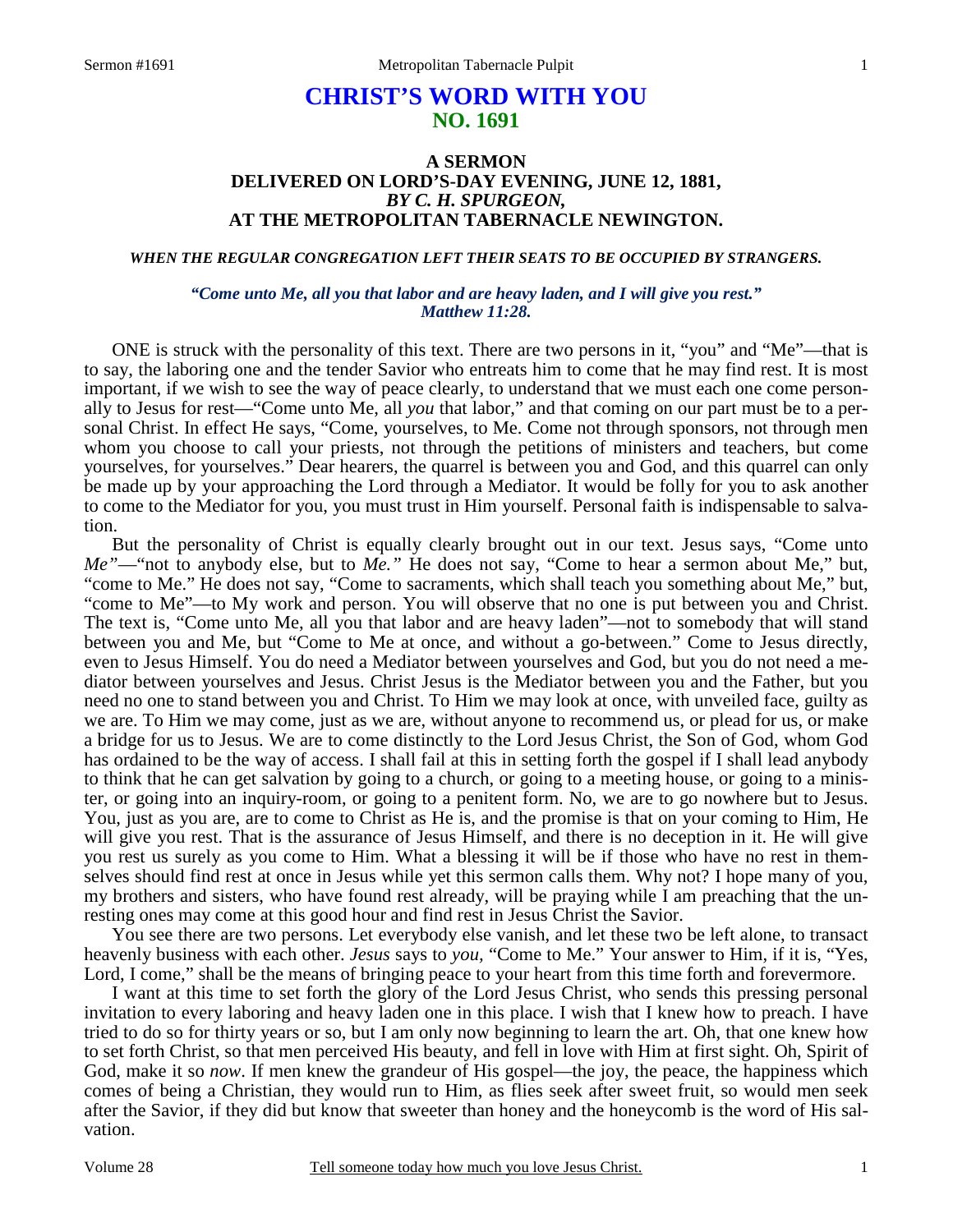**I.** I first call your attention to THE VALUE OF THE GIFT which in this text is set before weary, laboring men, "Come unto Me, all you that labor and are heavy laden, and I will give you rest." *Rest of the heart is worth more than all California.* To be at peace—to be no more tossed up and down in the soul—to be secure, peaceful, joyful, happy, is worth mountains of diamonds. A man's life consists not in the abundance of the things which he possesses, many a poor man is vastly happier than the possessor of large estates, for peace comes not with property, but with contentment. The music of peace is not the jingle of gold or silver. Sweeter bells sound in the pardoned heart than ever wealth can ring. The herb called heart's-ease often grows in tiny gardens, and happy is the man who wears it in his bosom. It is this gift which, for value, outshines the pearls and rubies which deck an Indian queen, which Jesus promises to give to all that come to Him for it. Oh, rare peace which comes from the Prince of peace!

*This, if a man gets it, is practically helpful* to him in all the affairs of life. I say that, other things being equal, there is nobody so fit to run the race of life as the man who is unloaded of his cares and enjoys peace of mind. The man who is happily restful towards God is the man to fight the battle of life. I have known a man losing money on the market step aside, and getting into a quiet place, breathe a prayer to God, and come back calm and composed, and whereas before, in his distraction, he was ready to make bad bargains, plunge into speculation, and lose terribly, he has come back rested and peaceful, and has been in a fit frame for dealing with his fellow men. I know this, brethren, having many cares resting upon myself, that when I can feel calmly restful and quiet before God, I am a match for anybody, but when once the spirits sink, and depression comes in, then the grasshopper becomes a burden, and a trifle frets the soul. Bring solid rest to the heart, and you have given the man a fulcrum upon which he may rest the lever with which he can lift the heaviest weight, but let him always be tossed up and down, and he has nothing to give him force. When a man is afraid to die, he may well be afraid to live. He who could not look death in the face—yes, that could not look God in the face, is a man who has a latent weakness about him that will rob him of force and courage in the heat of the battle. I commend to you, men and brethren, in this busy London, the precious gift of my text called, "rest," because it is not only a preparation for the world to come, but for the life that now is. The peace of God will serve both as arms and armor; it is both battle-axe and breastplate. It will be your heart's comfort and your hands' strength. It will be good for day and night, for calm and storm. It has a thousand uses, and all of them are essential to spiritual well-being.

*This rest is not found anywhere else but in Christ*. Let me tell you what kind of rest it is, confessing that I now enjoy it and revel in it. It is rest to the man's entire spiritual being. *Conscience* troubles us till Jesus speaks it into rest. Conscience looks back and cries, "Things are not right. You were wrong here, wrong there, and wrong altogether, there is no rest for you." Conscience keeps a diary, and writes with heavy pen a gloomy record, which we read with alarm. "Tremble," says conscience, "for you will see this record again at the judgment day, and find yourself condemned by it to eat the fruits of your doings." Men laugh and say they do not believe it, but they do believe it. Deep in their hearts they must believe it, for God has a witness within which blurts out the truth. Conscience perpetually rouses some men, as a watchdog wakes a slumbering householder. "Down, sir," they say, "Lie down, lie down," but this watchdog of God in the heart will not always lie down, every now and then it begins to howl horribly, and the man cannot sleep as he needs to sleep. Even if you drug conscience, it will have fits of barking in its sleep. Now, Jesus promises to those who come to Him a peaceful conscience, which He will give through pardoning all the past, through changing the current of the man's ideas in the present, and through helping him to avoid in the future the faults into which he fell in the days that have now gone  $by-$ 

> *"Rest, weary soul! The penalty is borne, the ransom paid, For all your sins full satisfaction made. Strive not to do, yourself, what Christ has done: Claim the free gift, and make the joy your own. No more by pangs of guilt and fear distress, Rest, sweetly rest!"*

It is a grand thing to have rest of conscience. But then we have *minds,* and minds are troublous things. In these days of doubt it is not easy for a mind to get an anchorage, and keep it. Many are searching for something to believe, or at least, they long to be quite sure that it would be the right thing *not* to believe. Minds are tossed about like ships at sea, or birds caught in a fierce gale. My mind was once in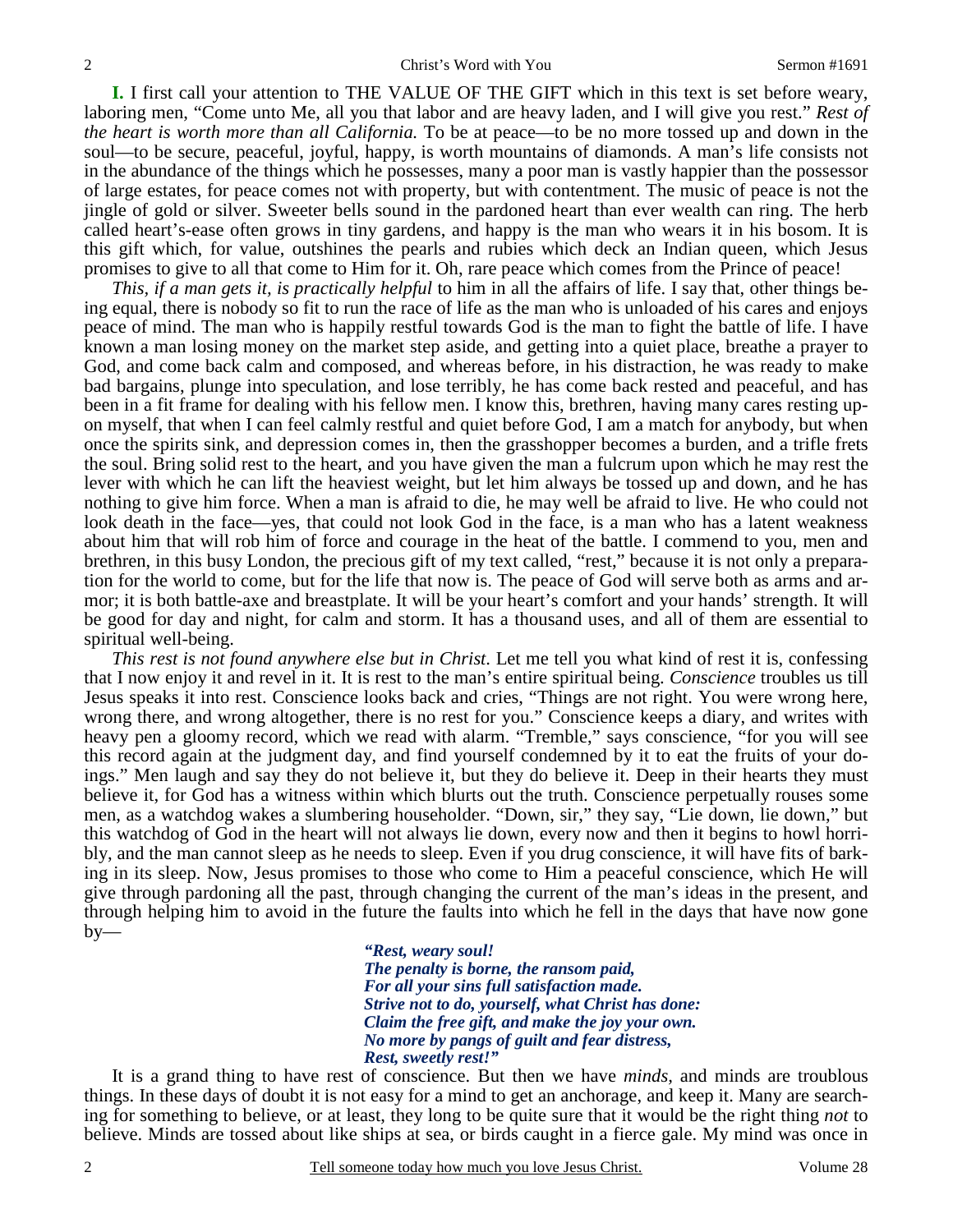that state—drifted, carried along I knew not where, I for a while believed nothing, till at last it came to this—that I thought my own existence might be, after all, a mere thought. Having a practical vein in my character, I sat down and laughed at my own dreams of non-existence, for I felt that I *did* exist. Up from the depths of doubt and unbelief I rose to feel there must be something sure. I cast my soul at Jesus' feet, and I rested, and I am now perfectly content in mind. Thousands of us can say, "We know whom we have believed, and are persuaded that He is able to keep that which we have committed to Him," and therefore we cannot leave the gospel. No new doctrines, no novelties, no skepticisms, no fresh information, can disturb us now, at least they can but breathe a surface-ruffling, all is calm in the soul's deeps. Having found rest of intellect in the doctrine of Jesus, there will we stay till death and heaven, or the Second Advent, solves all riddles.

 But then we have *hearts*. I hope we all have hearts, though some are harsh and almost heartless. Men that have great, all-embracing hearts need a rest for their love. What a cause of trouble this heart of ours is, for it often clings to that which is unworthy of it, and we are deceived and disappointed, and heartbreak crushes us. The tempting fruit, like the apple of Sodom, crumbles into ashes in our hand. Here then is rest and remedy for heart palpitations and the anguish of the breast. Let a man love Jesus and he will crave no other love, for this will fill his soul to the brim—

> *"Him on yonder cross I love; Nothing else on earth I count dear!" May He mine forever prove, Who is now so inwardly near!*

Christ fills a man's nature to the brim. The incarnate Son of God once known gives rest of conscience, rest of intellect, and rest of heart. In a word, He brings complete satisfaction to the spirit.

 Now, I do not know of any religion that offers perfect rest to the mind except the religion of Jesus Christ. Men go the world over to try and find this pearl of great price, but their quest is in vain. I often talk with religious people who have no idea of being saved now, and finding rest at once, because they do not understand that Christ came to give immediate salvation to those who trust Him. I spoke with one earnest soul a little while ago, and she said, "I have no rest." I replied, "Have you believed in Jesus Christ? " She answered, "Yes." "But," I asked, "Do you not know that as soon as you believe in Jesus Christ, your sins are forgiven you and you are saved?" "I did not grasp that," she said. Yet that is the gospel—that whoever believes in Jesus is not condemned. He that believes in Him has everlasting life, and *is* saved the moment he believes—becomes changed from the power of sin and made into a new man, possessing a new life which can never die. This assurance is worth getting hold of, and he that has it, let him hold it fast, and rejoice in it. Yet it is not to be obtained anywhere except from the dear hands that were nailed to the wood. This rest can never come from any lips but those that prayed upon the cross, "Father, forgive them, for they know not what they do." This then, is the gift which is presented by Christ Jesus at this moment to all that labor and are heavy laden, if they will come to Him for it, they shall have rest of soul.

 Some in this place are panting for rest. In this great city there must be much trouble, sorrow, unrest, misery, and distraction. When I look on this congregation, I know that I could not bear to hear the tale of sorrow that would be unfolded if each man were to tell his inward anguish. We look cheerful, but many a cheerful face covers a sad heart. The weight of human misery is enough to make the axles of the earth to break. Oh, what a blessing it is that there is One who can lift us up—who can make the poorest to be better than if he were rich, and the sad to be happier than the merry, and the afflicted to be more blest than the prosperous. Jesus is here in our midst with hands loaded with mercy. May He prove His presence among us by giving rest to all those who came in here laboring and laden.

Thus I have spoken upon the value of the gift. Oh, Spirit of God, teach men its value!

**II.** Bear with me, in the second place, while I speak upon THE LARGENESS OF THE SAVIOR'S HEART. Oh, that I could stand aside, and that He would come here Himself and utter the words of my text with His own dear lips! "Come unto Me, all you that labor and are heavy laden."

 See the persons whom He invites to come to Him. *None but a man of great soul would keep such company.* If we would be merry, we choose merry company. Some folks I should be glad to be in heaven with, but I could dispense with their company here, for ten minutes with them on earth is enough to make one wretched. Only a generous spirit would say, "Come to Me, all you that are downcast—all you that are desponding—all you that are broken-hearted." Yet that is exactly what the text says. Christ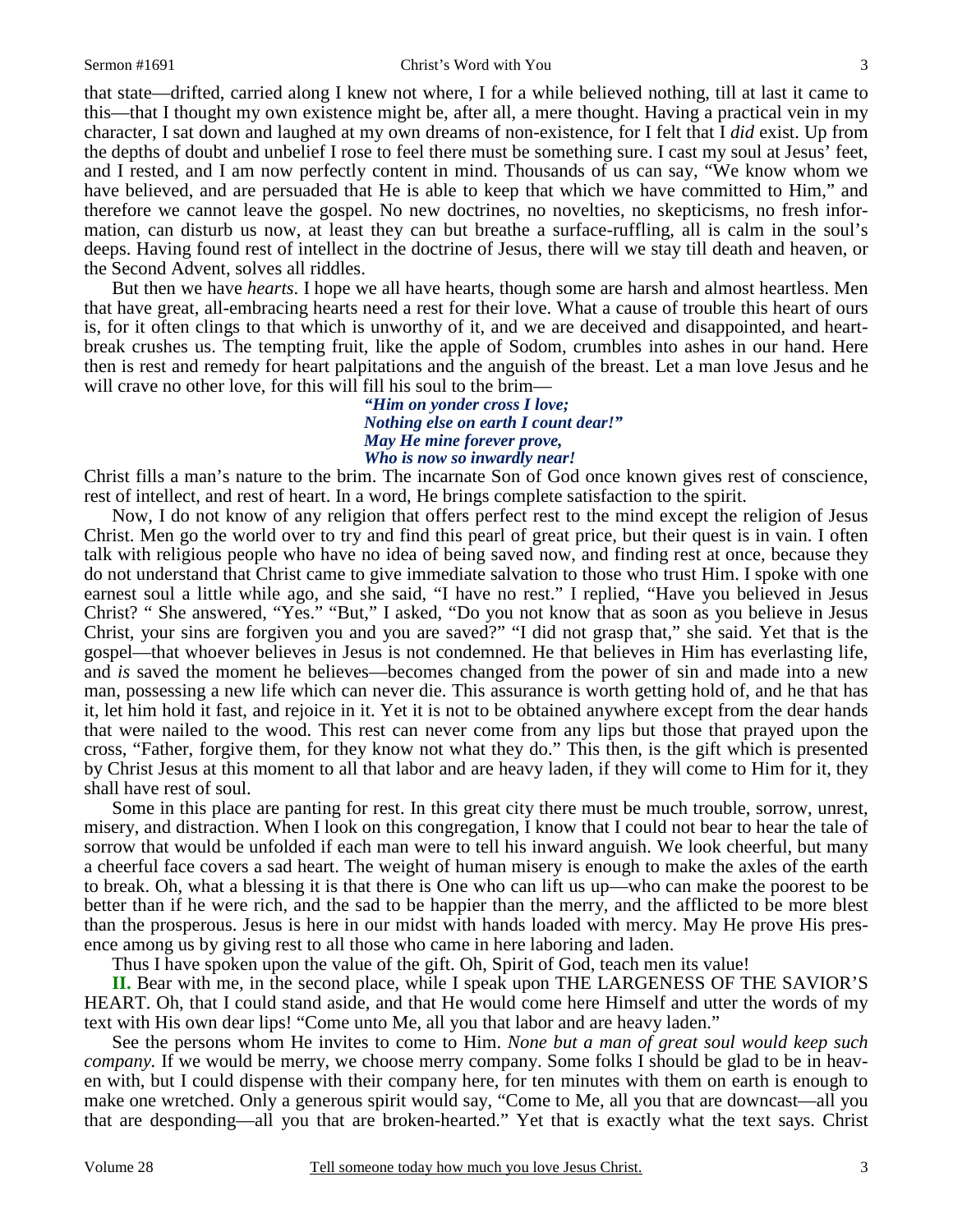courts the company of the sorrowful, and invites those who are ill at ease to approach Him. What a heart of love He must have! No, He invites *all* such to come. You know two or three that are really cast down are quite enough at a time for most of us. It happened some months ago, when I was sitting here to see people, that I had four or five cases so sad—so deplorable—in which I could render such little help, that, after trying to pray with them, and encourage them, I said to a friend who was helping me, "I hope the next that comes to me will be cheerful, for I feel my head ache, and my heart too!" I tried as far as I could to enter into these poor people's troubles till I became troubled myself. Now, the Savior has such a large heart that He does not forbid the sorrowing ones to *come, all of them*. "Come one," He says, "come all. All of you that labor and are heavy laden may at this hour come to Me." The love of my Master's heart is so great, and the sympathy of His nature with man is so deep, that if all should come that ever labored or ever sorrowed, He would not be exhausted by the sympathy, but would still be able to give them rest in Himself. But what a large heart Jesus has that He comes only to do men good, and begins by doing good first to those that need it most. Oh, my lords and ladies, Jesus did not come to win your patronage that you might applaud Him. Oh, you frivolous and high-flying ones, Jesus did not come to win your approval. It would be a small thing to Him for you to think well of Him. But, O you despised and rejected, you oppressed and down-trod, you weary, you worn, you sad, you sick, you desponding, you despairing, the great Physician of souls comes after you, and it is to you He addresses the invitation at this time. "Come unto Me, all you that labor and are heavy laden, and I will give you rest." Come, such as you, and come all of you.

 And He says, *come at once*. He does not say, "Stop till you get your spirits raised, stop till you get some measure of relief," but come just as you are. There is a notion in some people's minds that they cannot believe in Christ till they are better. Christ does not need your betterness. Will you only go to the physician when you feel better? Then you are foolish indeed, for you do not need the physician when you are getting better. The best time to apply to a physician is when you are as bad as you can be, and the time to come to Jesus is when you are so bad that you cannot be worse. You had better come just as you are. He invites you to do so. "Come," He says, "all you that now labor and are heavy laden, and I will give you rest." Stop not to improve yourselves, but come to Him for improvement. If you cannot come *with* a broken heart, come *for* a broken heart. If you cannot come *with* faith, come *for* faith. If you cannot come repenting, come and ask the Lord to give you repentance; come empty-handed, bankrupt, ruined, condemned, and you will find rest. Oh, you that have written out your own sentence, and have said, "I shall perish; there is no pardon for me," come to Jesus, for—depths of mercy!—there is pardon even for you. Only come to the Savior, and He will give you rest.

*He promises this rest to all who come to Him*. My Master stakes His credit upon every case that comes to Him. He has already given rest to thousands, to millions, and He promises to each one that comes to Him that He will give rest to him. If there is in this place, if there is in this country, if there is in this universe, a single person who ever did come to Jesus Christ and He did not give him rest, I would like to know of it, because it is my daily habit to declare that Jesus gives rest to all that come to Him, and I do not want to declare a lie! Let us know when Jesus fails. He says, "Him that comes to Me I will in no wise cast out." The first one of you that comes, and He casts you out, let us know of it. We will post it up on the Royal Exchange—"A sinner came to Jesus, and He would not receive him." Woe to the world in that dark day, for the sun of hope will be quenched and the night will miss her stars. Till then we beg you to remember that Jesus has said, "Him that comes to Me I will in no wise cast out." Come and test my blessed Lord, and see if He does not accept you. We stake the veracity of Christ, we stake the truth of the gospel upon the case of everyone in this place who will come to Jesus Christ by faith, and trust Him. Each heavy-laden one must and shall find rest if he will come to Jesus, or else the Redeemer's promise is not true.

 Thus I have spoken upon the largeness of our Lord's heart in promising rest to all that come to Him for it.

**III.** But now, thirdly, and but a moment, let me speak to you about THE BLESSEDNESS OF HIS POWER. Our Lord Jesus Christ is able, to give peace to all that labor and are heavy laden. He has not outrun His power in the promise that He has given. *He is conscious that within Himself there resides a power which will be able to give peace to every conscience.* 

 Notice *there is no reserve* made whatever, no way is left of backing out of the promise. "Come unto Me," He says, "all you that labor and are heavy laden, and I will give you rest." No limiting clause is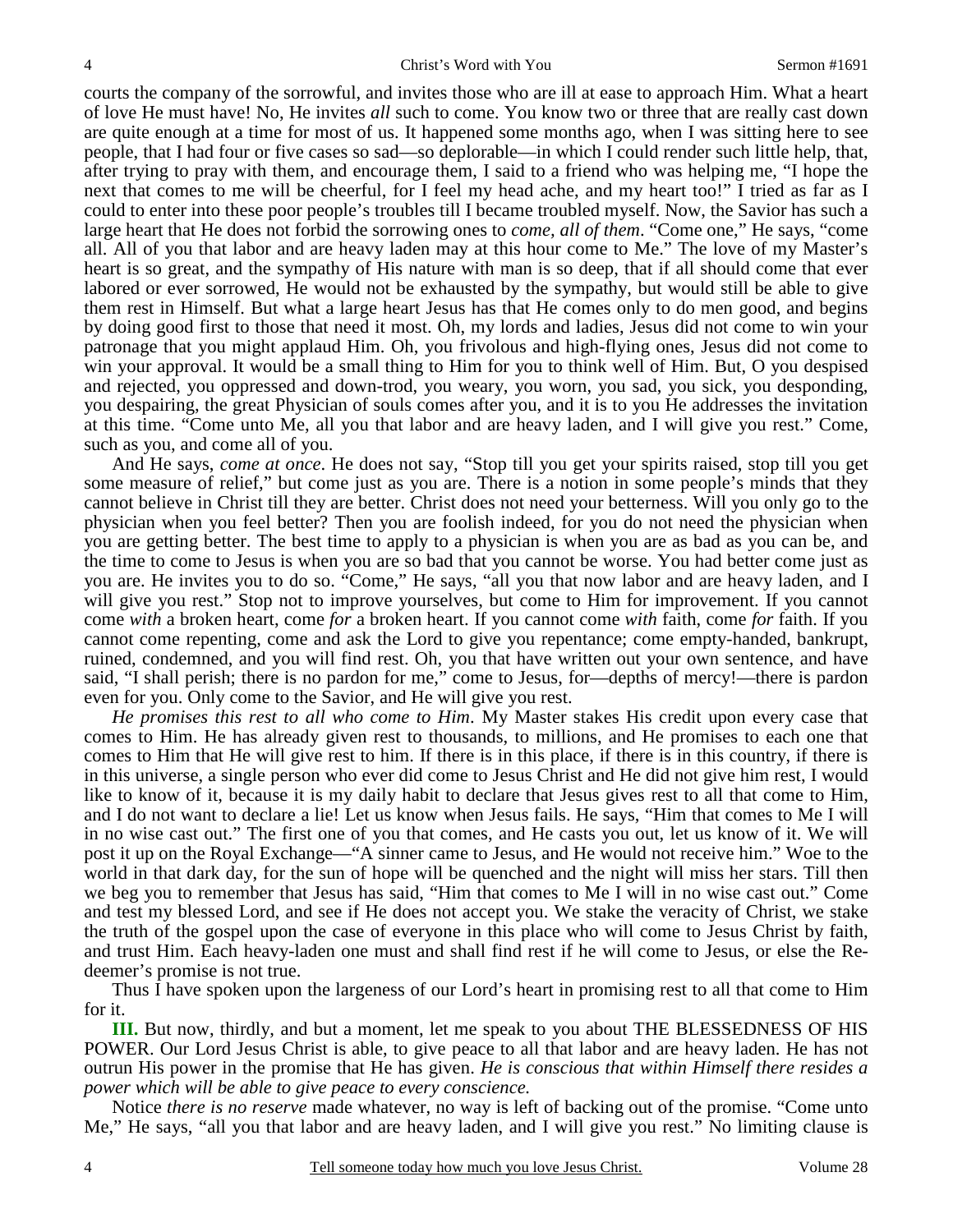inserted. Some men will speak what looks to be a very large promise, but a little condition inserted in it narrows it horrible, but there is no condition here. Whoever of woman born that labors and is heavy laden, and will come to Christ, must have rest, and Christ has said it because He can give it. There are desperate cases among the myriads of troubled hearts, but no single one is too far gone for Jesus. You have read the story of John Bunyan in "Grace Abounding." Was there ever a poor wretch that was dragged about by the devil more than poor John was? For five years and more he could not call his soul his own. He did not dare to sleep, because he was afraid he would wake up in hell. And all day long he was troubled, and fretted, and worried with this, and that, and the other. Poor tinker that he was, he first thought this, and then thought that, and as he says, he was "considerably tumbled up and down in his mind." I am sure such a case as that would have been given up by men, but when Jesus took it in hand, John Bunyan found perfect rest, and his blessed "Pilgrim's Progress" remains a proof of the joy of heart which the poor tinker found when he came to rest in Christ. Now, if within these walls there is a case in which poverty combines with sickness and disease, and if that poverty and disease are the result of vice, and if that vice has been carried on for many years, and if the entire man is now depressed and despondent, like one shut up in an iron cage, yet the Lord Jesus can give rest in such a case. It matters not how black or horrible is your condition, if you believe in Jesus you shall be delivered. As far as this trouble of soul is concerned, and as far as the venom of sin in your nature is concerned, you shall be healed. You shall be made pure, though now you are filthy. You shall be restored, though now you are fallen. You shall be started again in life by a power that shall cause you to be born again, so that you shall be as though you were a little child commencing life again, only under happier skies and holier influences. My Lord and Master, has a power to comfort which reaches to the uttermost of human necessity. Some go a long way in sin and doubt, but they cannot rush beyond the uttermost, and therefore they are within the boundaries of grace. Let the wind drive the bird far off the shore, yet, the Lord has a rest for it in another land. Still does Jesus bid us sound the great trumpet, and ring out the notes both clear and shrill—"Come to Me! Come to Me! Come unto Me, all you that labor and are heavy laden, and I will give you rest." Blessed shall those ears be that hear the sound if their hearts obey it, and come to Jesus, and find rest at once. He is able. He is able to give rest. He is willing to cause joy. Doubt no more.

 Jesus *speaks* thus *without reserve* because He is conscious of power, for note this—Jesus Christ is God, and He that made men's hearts can make them all anew. The God at whose bidding sprang that mighty arch of the blue sky, who, poured out the sea from the hollow of His hands, and named the stars in their hosts, is able to save unto the uttermost them that come to Him. This blessed God took upon Himself our nature and became man, and being found in fashion as a man He took men's grief and sin upon Him, and went up to the cross loaded with it, and there suffered in our place, to make expiation for our guilt. There is such merit in His precious blood that no sin can ever overpower it. I can see man's sin before me, it towers aloft, defying heaven, it rises like an awful alp shrouded in a tempest of ill. It seems to thread the clouds, to overtop the stars. Oh, mighty mountain, what shall become of you? But, lo! I see Christ's precious blood and merit like an ocean of grace poured forth to cover sin. Comparable to Noah's deluge, the power of the Atonement is revealed till, 20 cubits upward, the tops of the mountains of our sin are covered, and not a speck of them remains, while on the top of the waters rides the ark of everlasting salvation, and all that believe in Jesus are safe, and safe forever. Oh, sinner, Christ is able to cast your sins into the depths of the sea, so that they shall never be mentioned against you anymore forever, and thus He will give you serenest rest. "Come to Me," He says, "and I will give you rest."

 I wish I knew how to put this so that it would get into men's hearts. My Master knows that He can save you, for *He had reckoned up every possible case before He spoke so positively*. His prescient eye discerned all men that have ever lived, or that ever shall live, and He perceived you, dear friend, whom nobody else knows. You up in the corner there, whom nobody understands, not even yourself—He understands you, and He is able to give rest to your eccentric mind. He meant this promise to ring down the ages till it reached you. We have nearly completed the nineteenth century, but if ever we should get to the 119<sup>th</sup> century, His power to give rest will still be the same. Still will He cry—"Come unto Me, all you that labor and are heavy laden, and I will give you rest." Oh, the vastness of my Master's power, that in all ages, and all places, to all the children of man, He promises perfect rest of heart if they will but come to Him! Will not *you* come at once and test that power? Oh that the Holy Spirit may incline you to do so!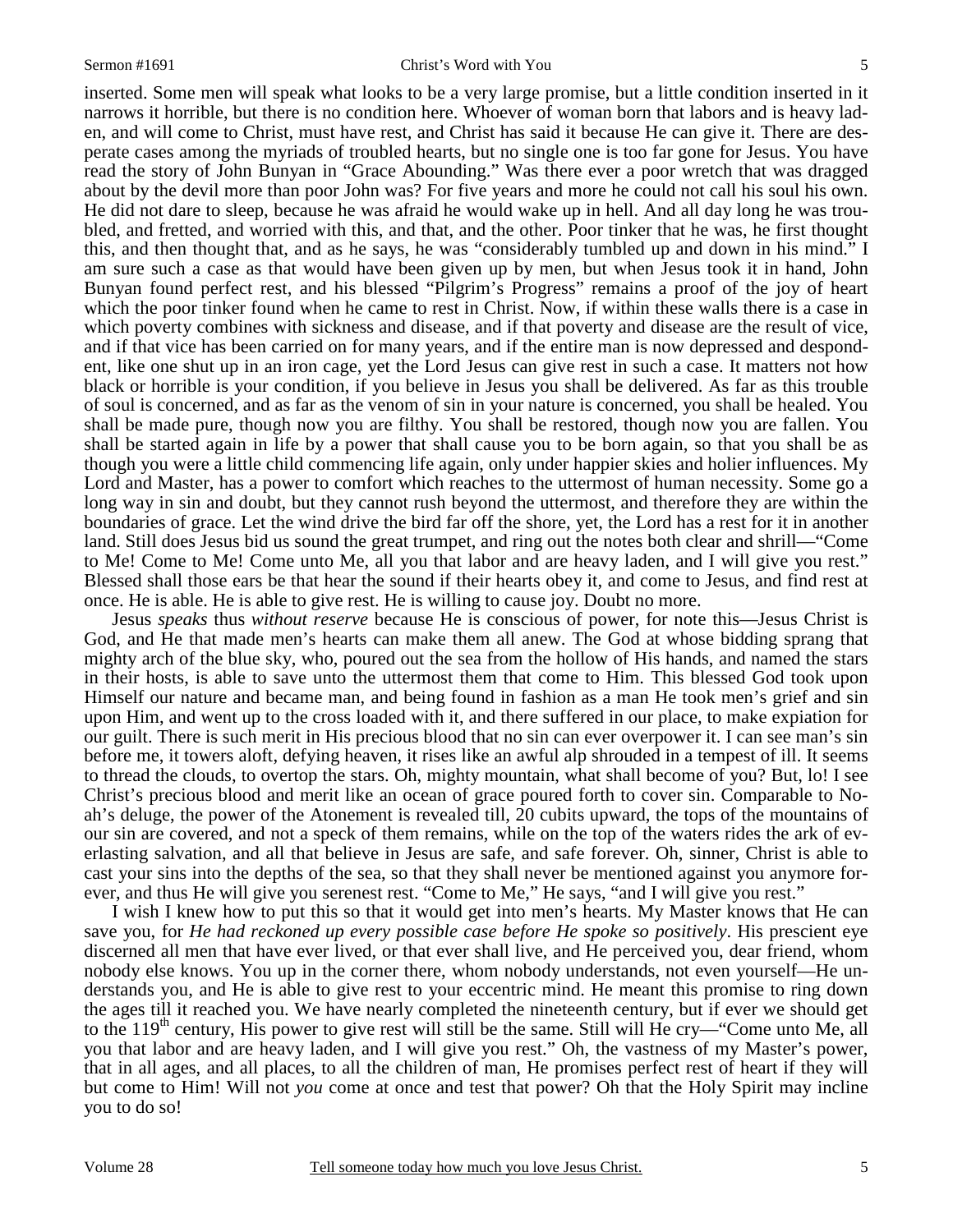**IV.** Now, fourthly, and this is a very important point, I want you to notice THE SIMPLICITY OF THIS INVITATION. It only says, *"Come to Me,* come to Me, come to Me, and I will give you rest." The call is, as we say, plain as a walking stick, it has not a fine word in it. What is the way of salvation? If any minister replies, "I should need a week or two to explain it to you," he does not know the way of salvation, because the way of salvation which we need must suit a dying man, an illiterate man, and a guilty man, or else it will be unavailing in many cases. We need a way of grace which will answer all occasions—a mode of salvation suitable to all conditions.

 Our Lord Jesus Christ proves how willing He is to save sinners by making the method of grace so easy. He says, "Come to Me." "Well," asks one, "how am I to come?" Come any way. If you can run, come running; if you can walk, come walking; if you can creep, come creeping; if you can only limp, come limping—come any way so long as you come to Jesus. "But what is coming to Him?" asks one. "If He were at York, I would walk to York tonight to get at Him." He is not at York any more than He is here. We are not to come to Him with our persons, or with our legs, and feet, by a visible motion. How, then, can we come to Him? Listen, you friends in the front gallery, how can I come to you, and yet stand here? Why, by thinking about you, knowing about you, and then confiding my thoughts to you, as I am doing now. If you over yonder are a business man, I resolve in my mind that I will commit my affairs into your hands, and in so doing I have mentally come to you. We are to do with our Lord Jesus just what we do with a physician. We are very ill, it is a bad case. We hear that a certain eminent doctor has great skill in one particular disease, so we go to him at once. Our physical going is not so much required as our mental resort to him, by putting our case into his hands. We say to him, "Sir, here is my afflicted person. I will tell you all about my state as far as I know it. Ask me any questions. I will make a clean breast of all. Whatever you prescribe for me I will take. Whatever regimen you lay down as to diet, I will follow. I place myself entirely in your hands because I have faith in your skill. You cured my mother of this disease, you cured my brother, and I believe you can cure *me."* Such is faith in Christ. A man says, "Jesus, You have died to save men, and You have revealed Yourself as a Savior. I need saving. You have saved a great many like me, I now put myself into Your hands. I will do what You bid me, I will follow any directions You may lay down, I confide myself to You." Now, if this is a genuine surrender, and a hearty confidence, you are already a healed man. Your power to trust Christ is evidence of spiritual sanity. You would not have been able to trust the blessed Jesus if a sound work of restoration had not already commenced in you.

 "Oh," says one, "do I understand, then, that if I trust Christ, I may do as I like?" Stop, stop. I never said that. Listen and learn! Here is a ship which cannot get into the haven. The pilot comes on board. The captain says, "Pilot, can you get her into harbor?" "Yes, Captain, 1 will guarantee it. I will guarantee that I will get the ship into harbor if you leave her with me." The captain goes to the helm, or gives orders as to steering the vessel, and at once the pilot objects that they are not trusting to him. "Yes, I am," says the captain, "and I expect you to get me into harbor, for you promised to do so." "Of course I promised" replies the pilot, "but then it was understood that I should take charge of the ship for the time being." He orders the helm to be changed, and the captain declares that it shall not be done. Then, cries the pilot, "I cannot get you into the harbor, and I will not pretend to do so. Unless you trust me I can do nothing, and the proof that you trust me is that you obey my orders." Now, then, trust Jesus, so as to be obedient to Him, and He will pilot you safely. Yield yourself up to follow His example, to imitate His spirit and obey His commands, and you are a saved man. Your ship shall not be driven out to sea while Jesus steers it. But do not go away under the delusion that you have only to say, "I trust Christ," and that you are saved directly. Nothing of the kind, you must really trust Him—practically trust Him, or there is no hope for you. Give yourself up to Jesus, renounce your old sins, forsake your old habits, live as Christ will enable you to live, and immediately you shall find peace for your soul. You cannot enjoy rest and yet riot in sin. Shall the drunk have rest, and yet drown his soul in his cups? Shall an adulterer have rest, and wallow in his filthiness? Shall a man blaspheme, and have rest? Shall a man be a rogue and a liar, and have rest? Impossible; these things must be given up by coming to Jesus Christ, who will help you to give them up, and make a new man of you, and then you shall receive rest in your soul. Come to Him, then, in spirit and in truth. Oh, that you would come to Him while I am speaking, and find instantaneous rest for your souls!

**V.** I must not keep you longer, and so I want upon the last point to briefly call your attention to THE UNSELFISHNESS OF THE LORD JESUS CHRIST, "Come unto Me," He says, "and I will *give* you."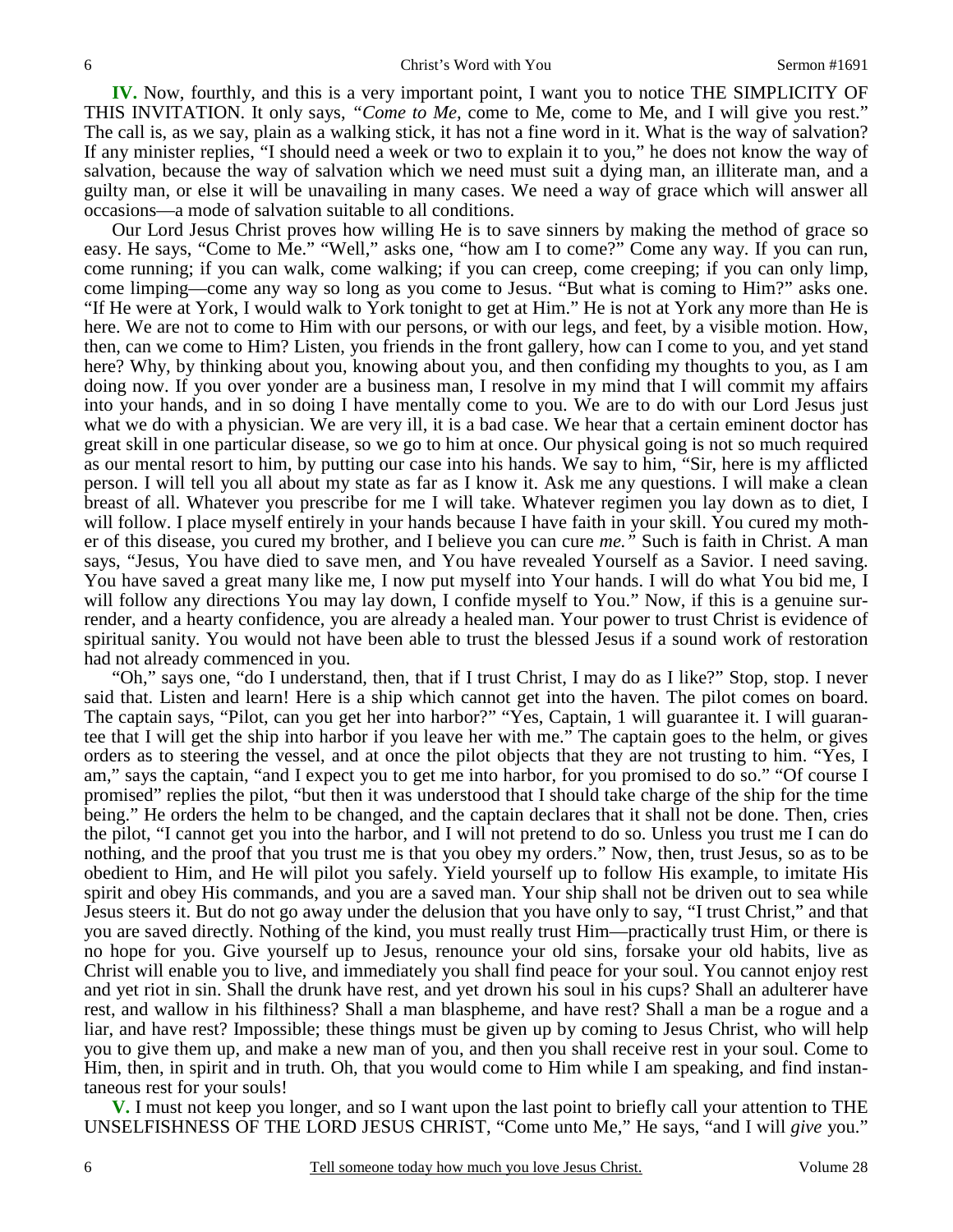That is the gospel. *"I* will give *you."* You say, "Lord, I cannot give You anything." He does not want anything. Come to Jesus, and He says, *"I will give you."* Not what you give to God, but what He gives to you, will be your salvation. *"I will give you,"* that is the gospel in four words. Will you come and have it? It lies open before you. Jesus needs nothing from you. Suppose you were to become Christ's disciple, and serve Him with all your might throughout your life—in what way would that enrich *Him?* He has died for you. How can you ever pay Him for that? He lives in heaven to plead for you, and He loves you, how can you ever reward Him for that? Our hope is not in what we can give to Him, but in what He gives to us. Weak-minded men have taken pleasure in flagellating themselves, starving themselves, shutting themselves up in monasteries, lacerating their bodies, and torturing their minds, to what purpose were these pains? Did the loving Jesus require this of them? Could such miseries afford His tender heart the least pleasure? Not at all, He has no pleasure in human misery, but He desires that His joy may be fulfilled in us that our joy may be full.

 I see before me a springhead, from which the clearest crystal water is always leaping with a gladsome sound. A little stream which this spring creates runs down the meadow, you can track it by the long grass, with reeds, and rushes, and tangled wildflowers which drink their life from it. In summer and in winter the crystal fountain never ceases to pour forth its treasures. Come here when you may, you shall see the silver jet spurting forth, and splashing up again from the stones upon which it falls. How musical the sound! Listen! The spring is pleading, quietly but plaintively. It would become a greater blessing if it could but gain the means, and so it sighs and whispers—Buckets! Pitchers! Goblets! Cups! It longs to fill them all. See, here are a couple of pails, but they are empty. Yes, they are all the better for the purpose, full buckets would not help the spring to dispense its water. Here is a cup, but it is a very little one. Never mind, fill it, and bring many like it. This girl has brought a jug, but it is spotted with dirt. We bid her take it away, lest she pollute these sparkling waters. Not so, the spring pleads, and this is its pleading—"Bring it here, I will cleanse it, and then fill it to the brim." Need I expound the parable? I hope not. Come and act it out, you little ones or great ones, you empty ones or unclean ones. Thus shall you know more surely and more sweetly than words can tell you how free and full is the grace of our Lord Jesus. The emptier you are the better can you receive from our overflowing Savior. He longs to bless you for your own sake. His yearnings are all unselfish, they are yearnings to give, longings to bestow favor. He cries even now to laboring and laden souls—"Come unto Me, and I will give you not only rest, but all you require."

 Friends, have you learned well the lesson that there is nothing good in yourselves with which to attract Jesus, but all the good is in Him to attract you? Is it not clear enough that physicians do not come to heal healthy persons? I saw a carriage dashing down the street with a doctor in it, and I felt morally certain that he was not coming to my house, for I am in perfect health. I dare say he was hastening to see a poor creature that was on the brink of the grave. When I see the chariots of mercy flashing with winged steeds through the air, I know that they are not speeding to you who are good and righteous, and think you do not need a Savior, but they are hastening to such as are sinful, and crave forgiveness, to such as are guilty and require a change of heart, for these are those that Jesus comes to bless. See, then, how the unselfishness of His character comes out in His inviting to come to Himself those who cannot benefit Him, but must be pensioners on His bounty.

 "I will give you rest." Men, brethren, women, sisters, all of you, this is the final word. The day is coming when we shall all sigh for rest. We need it badly now, and if we have it not we are leading a pitiful life. Those poor rich people in the West End that have no Christ, how can they bear their irksome idleness, the satiety and disgust of unenjoyed abundance? Those poor people in the East End that have no Christ—what they do without Him I cannot tell. Alas for their poverty and suffering, but what are these to their wretchedness in being Christless? Those of us who have all that heart can wish yet feel that we could never be happy if we were not resting in our dear Savior, how, then, does the starving exist without Him? But we shall soon die, and what then? A young man said to his father some little while ago, "Father, I am prospering in business wonderfully! If I get on at this rate, what will it come to?" "Come to a grave," said his father. And so it will, all things of earth end there. Oh that we were always ready to die, for then we should be ready to live! He that is ready to live tomorrow is ready to die tomorrow. There is no need that death should be a jerk in our existence, life ought to run on as a river pursues its way, and widens into the sea. Our existence here should glide into our existence there, but that cannot be unless we get on the right track while we are here. If we are on the right track now, which is, believ